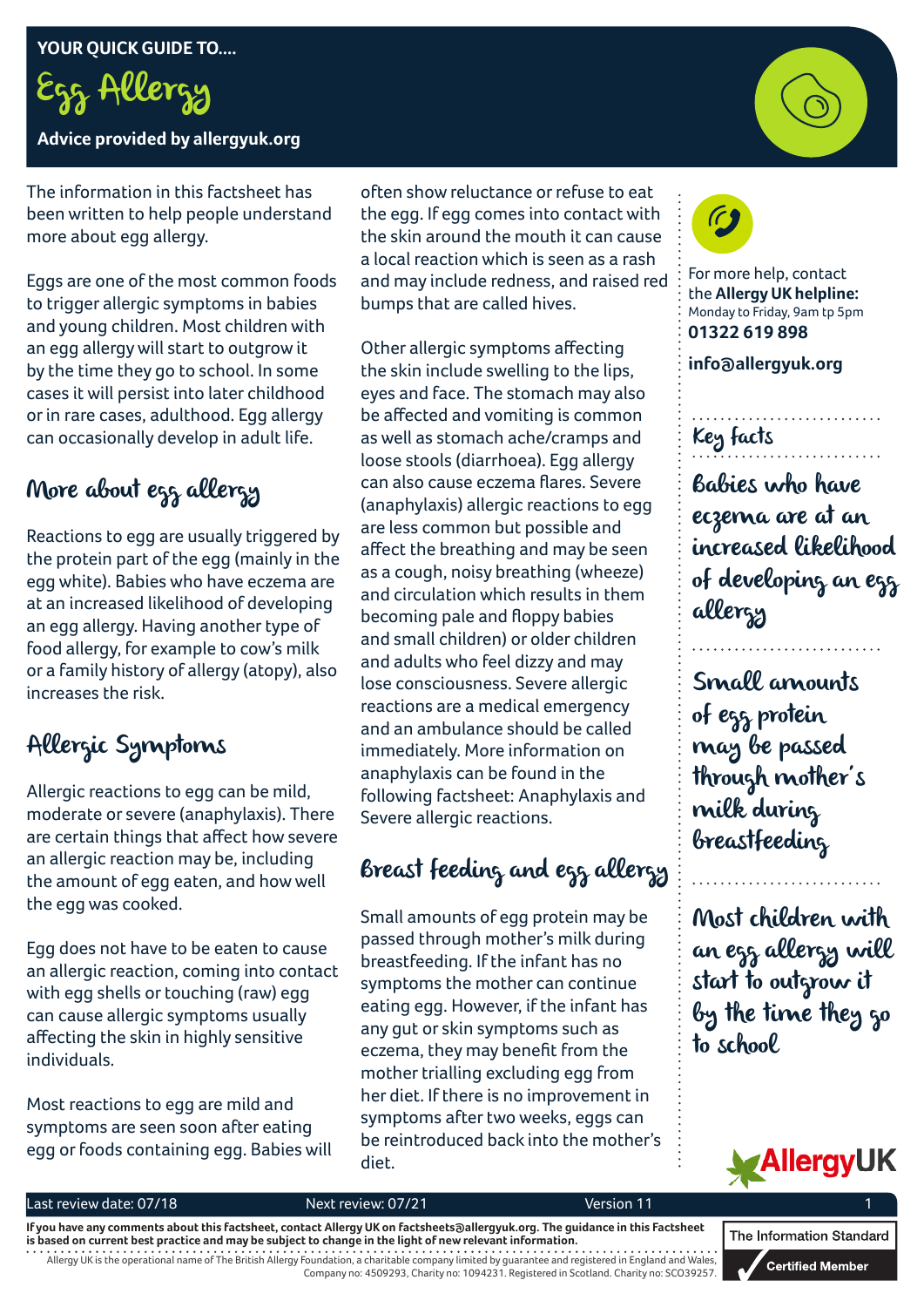

**Advice provided by allergyuk.org**



## Diagnosing and testing for egg allergy

If you suspect that you or your child may have an egg allergy, it is important to discuss this with a health professional. This will normally be your GP or Health visitor who can offer further advice and recommend if allergy testing is needed. Allergy testing for egg can be done by a blood test and/or a skin prick test. The availability of access to these tests will vary from and may require referral to an allergy specialist. Sometimes a diagnosis is made on the clinical history alone.

## Egg allergy and the diet

Some people with an egg allergy can eat egg that has been well cooked (e.g. egg as an ingredient in a cake) and will only develop allergic symptoms if they eat loosely cooked egg (e.g. scrambled egg) or raw egg (e.g. fresh mayonnaise or chocolate mousse). This is because the structure of the egg protein is changed by heat from cooking which makes it less likely to cause allergic symptoms. Around 80% of people with an egg allergy can tolerate a well baked egg in a cake.

Therefore not all people with an egg allergy need to avoid all forms of egg and this should be decided on an individual basis. It will depend on the severity of previous allergic reactions and the results of allergy testing. A GP or allergy specialist should provide information on whether all forms of egg need to be avoided. In those who are allergic to well-cooked egg, the reactions may be severe and strict avoidance of all egg and egg containing foods is necessary.

Where children have had mild to moderate reactions to egg they may be asked to re-introduce egg into the diet at home. Children who have had a severe reaction to egg in the past should not be given egg at home in any form until advised by a health professional – and then this is usually only done in hospital under supervision called a well baked egg challenge test where staff are trained to recognise and treat symptoms of allergic reaction should it occur.

## Egg allergy and vaccinations

The influenza (flu) and yellow fever vaccine are made by growing the vaccine in chicken eggs and small amounts of the protein can remain in the vaccine. The flu vaccine is part of the UK immunisation schedule for babies over 6 months, adults over 65 and those considered to be at high risk, including those with asthma requiring continuous use of inhaled or oral steroid treatment. (NICE Guidelines on seasonal influenza). Yellow fever is a travel vaccine given to those visiting high risk areas, so it is only required if traveling overseas to high risk areas.

The measles, mumps and rubella vaccine (MMR) can be safely given to all children with egg allergy even those that have had anaphylaxis. Sometimes it is developed on chick embryo cell cultures (not chicken egg) but is considered safe for egg allergic children to have. (Reference source: BSACI Egg Allergy Guidelines and the BNF 2017-2018)

Children with egg allergy can safely receive the intranasal (up the nose) influenza vaccine in any setting including GP surgeries and schools. Where these vaccines are given, facilities should be available and staff trained to recognise and treat anaphylaxis. The amount of egg (ovalbumin) contained in a vaccine will vary from manufacturer and batches of vaccines more information can also be sourced from the manufacturer of the vaccine. Health professionals can also access information in the green book, a reference guide which includes the latest information on vaccinations and vaccination procedures (and by vaccination updates available before the flu season on the DOH website Influenza vaccine: Ovalbumin Content). At this current time there is no egg free influenza vaccine available in the UK.

Extra caution should be taken for those with a severe egg allergy that have required admission to intensive care for severe anaphylaxis to egg, or have severe asthma or active wheezing or required recent oral steroids for their asthma -as it is possible to react

|                                                                                                                                                                                                                                             | Last review date: 07/18 | Next review: 07/21                                                                                                                                   | Version 11                                                                              |  |                               |  |
|---------------------------------------------------------------------------------------------------------------------------------------------------------------------------------------------------------------------------------------------|-------------------------|------------------------------------------------------------------------------------------------------------------------------------------------------|-----------------------------------------------------------------------------------------|--|-------------------------------|--|
| If you have any comments about this factsheet, contact Allergy UK on factsheets a allergyuk.org. The quidance in this Factsheet<br>is based on current best practice and may be subject to change in the light of new relevant information. |                         |                                                                                                                                                      |                                                                                         |  | <b>The Information Standa</b> |  |
|                                                                                                                                                                                                                                             |                         | Allergy UK is the operational name of The British Allergy Foundation, a charitable company limited by guarantee and registered in England and Wales, | Company no: 4509293, Charity no: 1094231. Registered in Scotland. Charity no: SCO39257. |  | <b>Certified Member</b>       |  |

dard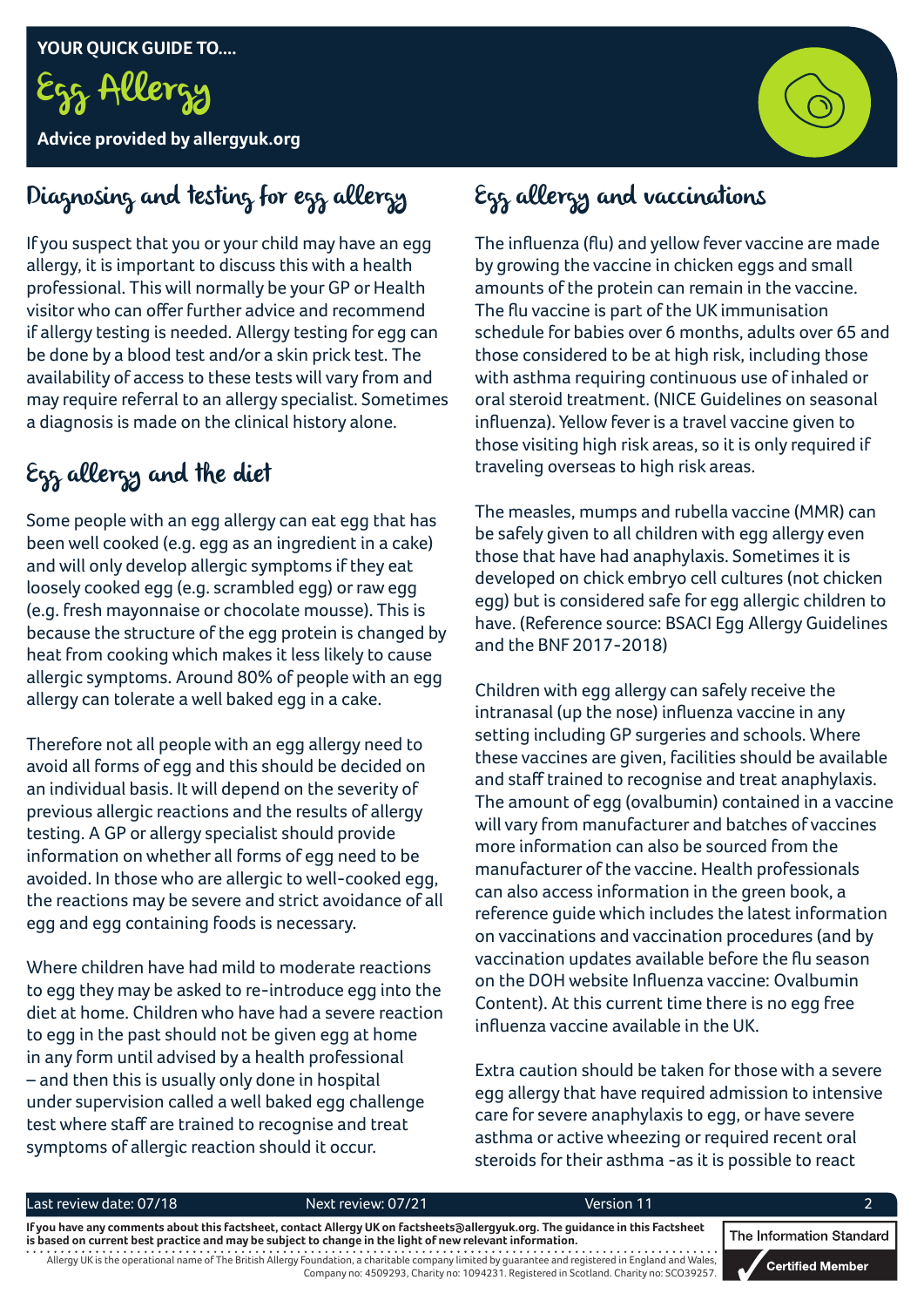#### **YOUR QUICK GUIDE TO....**

Egg Allergy

#### **Advice provided by allergyuk.org**



to vaccines containing small amounts of egg protein (although this is very rare). In this case a referral to an allergy specialist for assessment on the risk versus benefit of receiving the flu vaccine to help decide whether the vaccine is needed and how and where the vaccine is to be given. (BNF- 2017-2018 Children Vaccination section).

Where there has been a confirmed anaphylactic reaction to a previous dose of the flu vaccine or a confirmed anaphylactic reaction to any part of the vaccine other than (Ovalbumin) the vaccine should NOT be given.

## Examples of egg containing foods

| <b>Baked / Well-cooked egg</b>                                 | Loosely cooked egg                                                                          | <b>Undercooked / Raw egg</b>                                                                                     |  |  |
|----------------------------------------------------------------|---------------------------------------------------------------------------------------------|------------------------------------------------------------------------------------------------------------------|--|--|
| Plain cakes                                                    | Lemon curd                                                                                  | Mayonnaise                                                                                                       |  |  |
| Dried egg pasta                                                | Quiche / flan / Spanish tortilla                                                            | Some ice creams, especially fresh<br>and deluxe types                                                            |  |  |
| Prepared meat dishes and sausages<br>containing egg            | Scrambled egg                                                                               | Royal icing (both fresh & powdered<br>royal icing sugar)                                                         |  |  |
| Egg glaze on pastry (for example<br>sausage rolls)             | Fried egg, egg fried rice                                                                   | Horseradish sauce                                                                                                |  |  |
| Quorn or similar micro protein<br>products                     | Omelette                                                                                    | Raw egg in cake mix and other<br>dishes awaiting cooking<br>(Children of all ages can't resist<br>tasting them!) |  |  |
| Gravy granules (if they contain egg)                           | Poached egg                                                                                 | Some cheeses if they contain egg<br>white lysozyme or other egg pro-<br>teins.                                   |  |  |
| Shop bought pre-cooked frozen<br>Yorkshire puddings            | Egg in homemade batter, e.g. chick-<br>en dipped in egg and breadcrumbs<br>mix              | Salad cream                                                                                                      |  |  |
| Manufactured meringues (without<br>'sticky bits' in the middle | Homemade products where egg is<br>used to make breadcrumbs to stick<br>to fish/chicken etc. | "Frico" edam cheese or other<br>cheeses that contain egg white<br>lysozyme                                       |  |  |

Last review date: 07/18 The Mext review: 07/21 Next review: 07/21 Next review: 07/21 Next review: 07/21 Next review: 07/21 Next review: 07/21 Next review: 07/21 Next review: 07/21 Next review: 07/21 Next review: 07/21 Next

Allergy UK is the operational name of The British Allergy Foundation, a charitable company limited by guarantee and registered in England and Wales, Company no: 4509293, Charity no: 1094231. Registered in Scotland. Charity no: SCO39257. **If you have any comments about this factsheet, contact Allergy UK on factsheets@allergyuk.org. The guidance in this Factsheet is based on current best practice and may be subject to change in the light of new relevant information.**

The Information Standard

**Certified Member**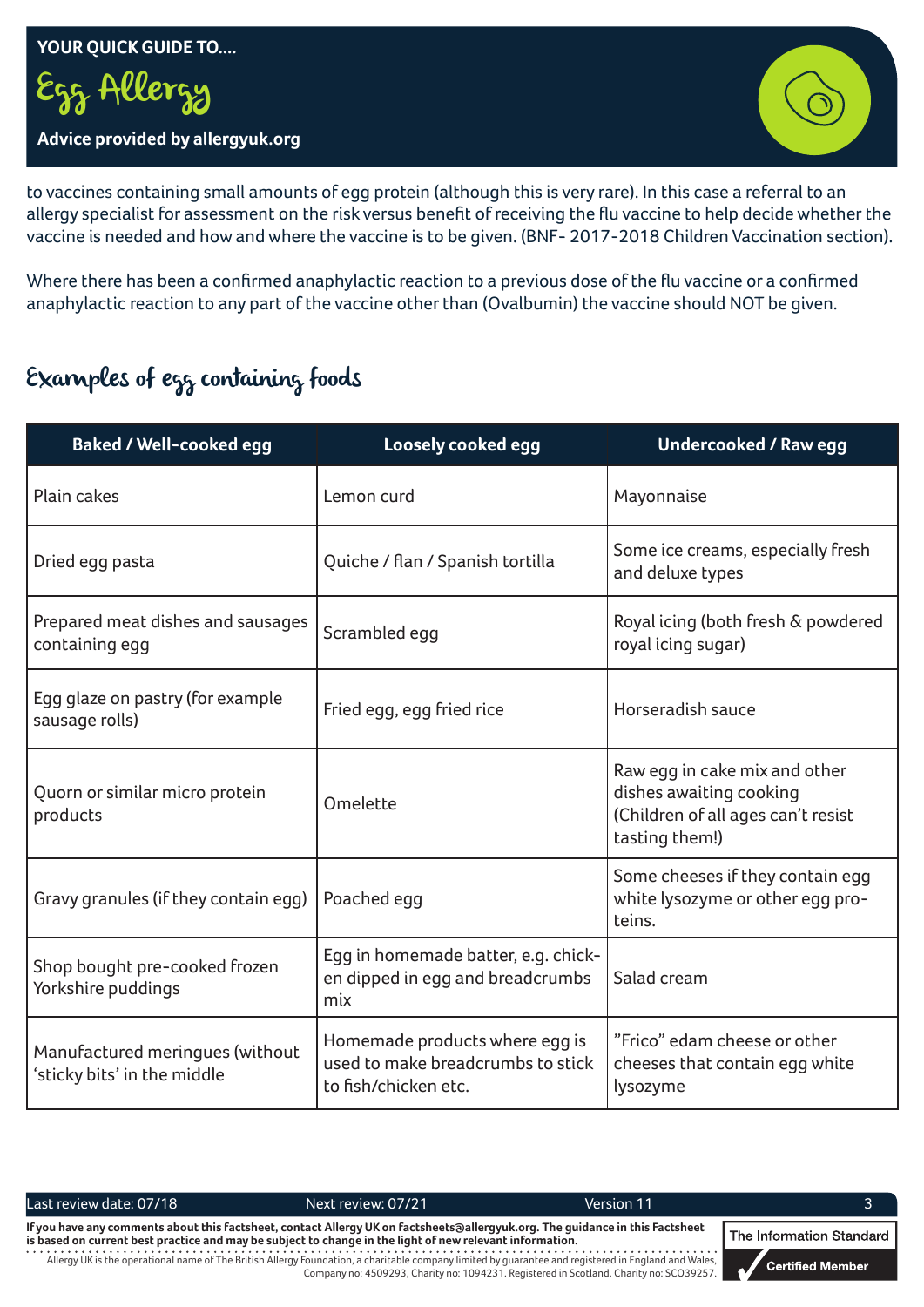Egg Allergy

#### **Advice provided by allergyuk.org**



| <b>Baked / Well-cooked egg</b>                                                     | Loosely cooked egg                                                                                                 | <b>Undercooked / Raw egg</b>                                                                                           |
|------------------------------------------------------------------------------------|--------------------------------------------------------------------------------------------------------------------|------------------------------------------------------------------------------------------------------------------------|
| Manufactured (shop bought) pan-<br>cakes and Scotch pancakes                       | Hollandaise sauce                                                                                                  | Chocolate bars containing egg in<br>their filling e.g. Nougat, Milky Way<br>and Mars Bar, Snickers, Chewitts<br>sweets |
| Dried egg noodles, well-cooked<br>fresh egg pasta ONLY IF COOKED<br>FOR 10 MINUTES | Homemade pancakes and some<br>Yorkshire pudding - especially<br>those that contain any 'sticky' bat-<br>ter inside | Most types of prawn crackers                                                                                           |

This is only a guide. Do please check ingredients to ensure that you are:

- Not excluding foods unnecessarily
- Not eating foods that contain egg by mistake
- Having an egg allergy (hen's eggs) is likely to mean that you are very likely to be allergic to eggs from other birds like duck, goose, quail so will also need to avoid these too. Egg allergy is different to being allergic to chicken, so children who have an egg allergy do not usually have a problem with eating chicken.

It is easy to avoid eggs that are served on their own when they look like an egg; however they are often hidden in prepared and manufactured foods so beware…

### Guidance on egg consumption

It was previously suggested that raw and loosely cooked forma of egg should be avoided due to the risk of salmonella food poisoning to vulnerable groups of salmonella. Changes in advice from the foods standard agency (October 2017) have resulted in the advice that eggs that are produced under the British Lion Code of practice ( which is identifiable from the egg carton/box) can be safely eaten in raw or lightly cooked forms by (babies, infants, pregnant women, and elderly persons). However if you are egg allergic you should only eat egg in the form you tolerate.

## Egg free diet information

#### **Reading a food label**

In the European Union (EU) ingredients lists on food labels have to clearly emphasise (for example in bold or highlighted) whether they contain any of the 14 most common allergens. One of these 14 foods that has to be labelled is EGG. Outside of the EU food labelling laws will be different it is important to check ingredients carefully, especially where food has been imported from outside of the EU or when eating out whilst on holiday.

| Last review date: 07/18                                                                                                                                                                                                                   | Next review: 07/21                                                                                                                                   | Version 11                                                                              |                  |
|-------------------------------------------------------------------------------------------------------------------------------------------------------------------------------------------------------------------------------------------|------------------------------------------------------------------------------------------------------------------------------------------------------|-----------------------------------------------------------------------------------------|------------------|
| If you have any comments about this factsheet, contact Allergy UK on factsheets∂allergyuk.org. The guidance in this Factsheet<br>is based on current best practice and may be subject to change in the light of new relevant information. | The Information Standard                                                                                                                             |                                                                                         |                  |
|                                                                                                                                                                                                                                           | Allergy UK is the operational name of The British Allergy Foundation, a charitable company limited by quarantee and registered in England and Wales, | Company no: 4509293, Charity no: 1094231. Registered in Scotland. Charity no: SCO39257. | Certified Member |